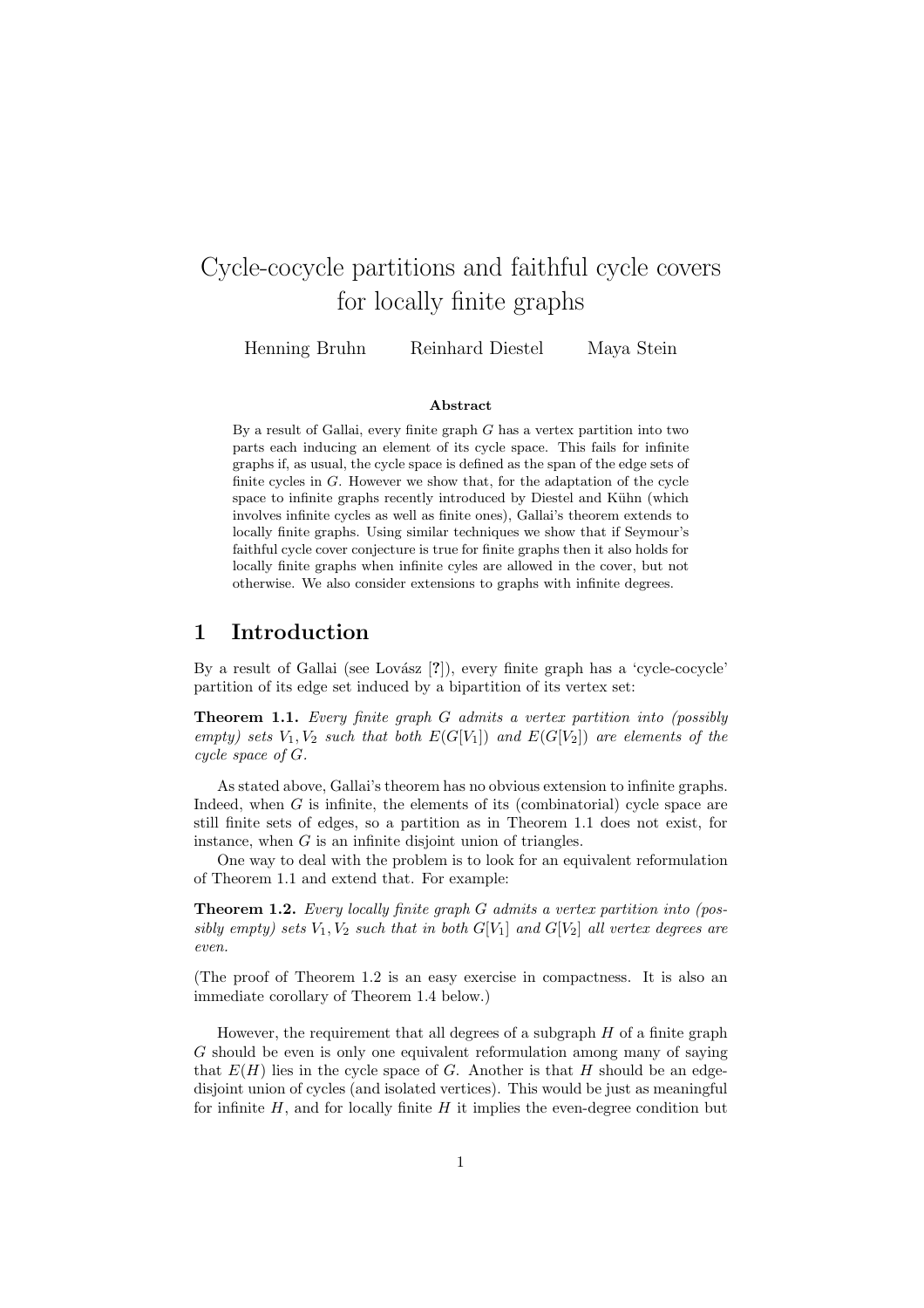not conversely. (Consider a double ray, which is 2-regular but not a union of cycles.) But with this latter reformulation, Theorem 1.1 no longer extends to infinite graphs:



Figure 1: A graph with no bipartition into edge-disjoint unions of cycles

#### **Example 1.3.** The graph G shown in Figure 1 has a unique vertex partition into two induced even-degree subgraphs. One of these is edgeless, the other a double ray.

*Proof.* Consider any partition  $(V_1, V_2)$  of  $V(G)$ . Note that if two vertices x, y (such as  $u_1$  and  $w_1$ ) have a common neighbour z (such as  $v_1$ ) not adjacent to any other vertex, then  $x$  and  $y$  must lie in the same partition class: otherwise, z would have degree 1 in its partition class. Thus if  $u_1 \in V_1$ , say, we deduce inductively that  $w_1, w_3, w_5, \ldots \in V_1$  and hence also  $u_2, u_3, u_4, \ldots \in V_1$ . But  $u_2, u_3, u_4, \ldots$  must not have degree 3 in  $G[V_1]$ , so  $v_2, v_3, v_4, \ldots \in V_2$ . Finally,  $v_1$  lies in  $V_1$  because  $u_2$  does, so inductively  $w_2, w_4, \ldots \in V_1$ .

Thus,  $V_2$  is the independent set  $\{v_2, v_3, \dots\}$ , while  $V_1$  consists of the remaining vertices, which span a double ray.  $\Box$ 

Our aim in this paper is to show that, despite Example 1.3, Theorem 1.2 is not the strongest possible extension of Theorem 1.1. Indeed, we can say more of the double ray  $G[V_1]$  in Figure 1 than that its degrees are even: the double ray forms an *infinite cycle* in the *topological cycle space*  $\mathcal{C}(G)$  introduced for infinite graphs in [?, ?]. (It does so, because its tails converge to the same end of G, which thus 'closes it up'; see Section 2 for formal definitions.) So for that space  $\mathcal{C}(G)$ , the graph of Figure 1 is no longer a counterexample to Theorem 1.1. And indeed, we have the following extension of Theorem 1.1 to infinite graphs, which implies Theorem 1.2 but is quite a bit stronger:

**Theorem 1.4.** For every locally finite graph G there is a partition of  $V(G)$  into two (possibly empty) sets  $V_1, V_2$  such that  $E(G[V_i]) \in C(G)$  for both  $i = 1, 2$ .

We shall prove Theorem 1.4 in Section 3. In Section 4 we use similar techniques to extend the *cycle double cover conjecture* and Seymour's *faithful cycle* cover conjecture to locally finite graphs: if these conjectures are true for finite graphs, they also hold for locally finite graphs with our notion of an infinite topological cycle space. (The latter conjecture fails unless infinite cycles are admitted; for the former we have been unable to decide whether infinite cycles are really needed.) In Section 5 we generalize our results to graphs with infinite degrees, as far as this can be reasonably expected.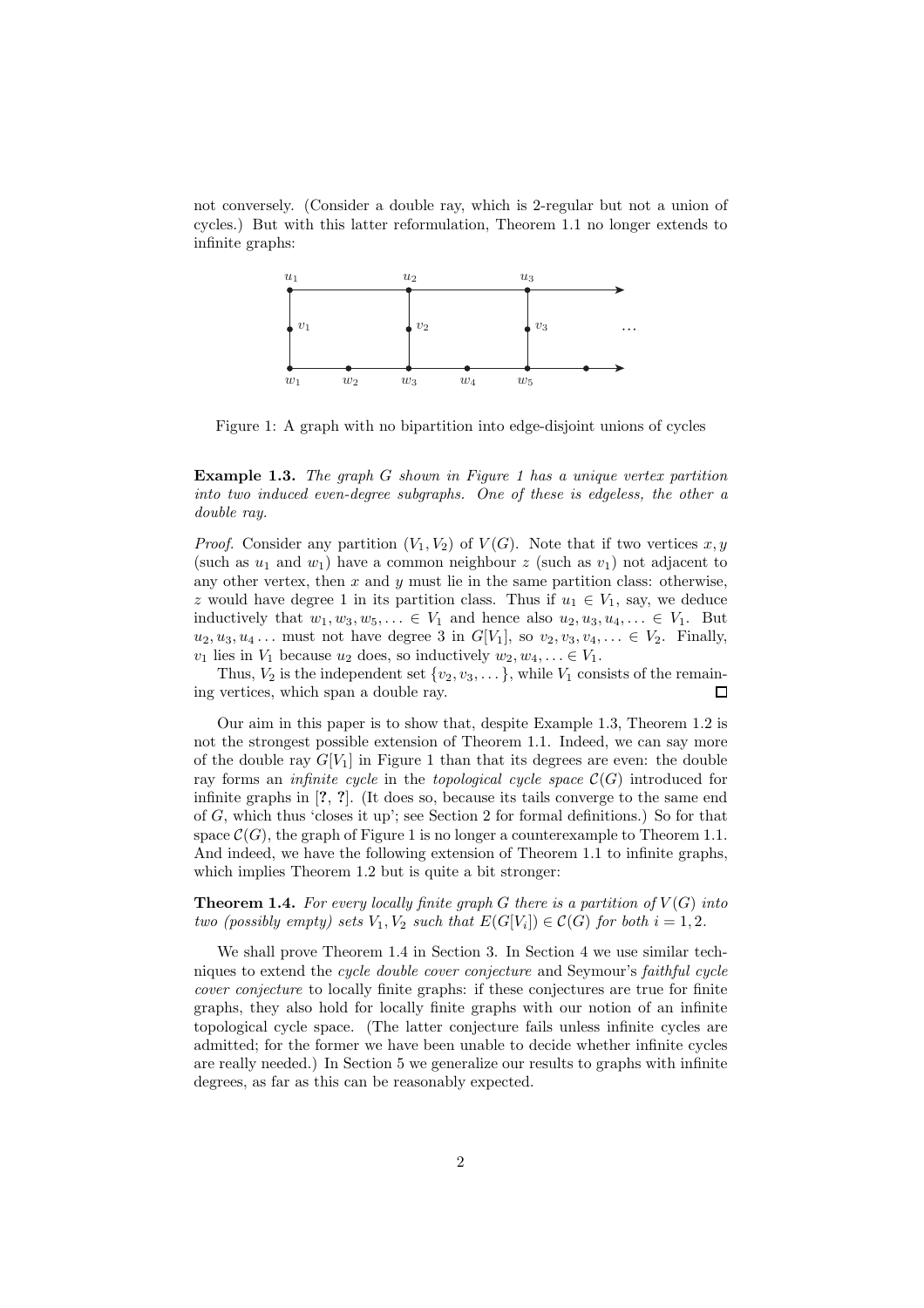# 2 Definitions

In this section we briefly define those of our terms that are not commonly known. A more detailed introduction covering all these, as well as standard terms not defined below, can be found in [?].

When A is a set, we write  $\bigcup A$  for the union of all its elements. A 1-way infinite path is called a ray, a 2-way infinite path is a *double ray*, and the subrays of a ray or double ray are its tails. Let  $G = (V, E)$  be any graph. Two rays in G are equivalent if no finite set of vertices separates them; the corresponding equivalence classes of rays are the *ends* of  $G$ . We denote the set of these ends by  $\Omega = \Omega(G)$ .

Let us define a topology on  $G$  together with its ends. We shall call this topology VTOP; if  $G$  is locally finite, then this topology is usually called its Freudenthal compactification. We begin by viewing  $G$  itself (without ends) as the point set of a 1-complex. Then every edge is a copy of the real interval  $[0, 1]$ , and we give it the corresponding metric and topology. For every vertex  $v$  we take as a basis of open neighbourhoods the open stars of radius  $1/n$  around v. (That is to say, for every integer  $n \geq 1$  we declare as open the set of all points on edges at v that have distance less than  $1/n$  from v, in the metric of that edge.)<sup>1</sup> In order to extend this topology to  $\Omega$ , we take as a basis of open neighbourhoods of a given end  $\omega \in \Omega$  the sets of the form

$$
C(S,\omega) \cup \Omega(S,\omega) \cup \mathring{E}(S,\omega),
$$

where  $S \subseteq V$  is a finite set of vertices,  $C(S, \omega)$  is the unique component of  $G-S$ in which every ray in  $\omega$  has a tail,  $\Omega(S,\omega)$  is the set of all ends  $\omega' \in \Omega$  whose rays have a tail in  $C(S, \omega)$ , and  $E(S, \omega)$  is the set of all inner points of edges between S and  $C(S, \omega)$ .<sup>2</sup> Let |G| denote the topological space on the point set  $V \cup \Omega \cup \bigcup E$  thus defined. We shall freely view G and its subgraphs either as abstract graphs or as subspaces of  $|G|$ . Note that in  $|G|$  every ray converges to the end of which it is an element.

A set  $C \subseteq |G|$  is a *circle* if it is homeomorphic to the unit circle. Then C includes every edge of which it contains an inner point, and the graph consisting of these edges and their endvertices is the *cycle* defined by  $C$ . Conversely, it is not hard to show [?] that  $C \cap G$  is dense in C, so every circle is the closure in  $|G|$  of its cycle and hence defined uniquely by it. Note that every finite cycle in G is also a cycle in this sense, but there can also be infinite cycles; see  $[?, ?]$  for examples and for more information on VTop and  $\mathcal{C}(G)$ .

Call a family  $(D_i)_{i\in I}$  of subsets of E thin if no vertex of G is incident with an edge in  $D_i$  for infinitely many i. (Thus in particular, no edge lies in more than finitely many  $D_i$ .) Let the sum  $\sum_{i\in I} D_i$  of this family be the set of all edges that lie in  $D_i$  for an odd number of indices i, and let the topological cycle space  $\mathcal{C}(G)$  of G be the set of all sums of (thin families of) edge sets of cycles, finite or

 ${}^{1}$ If G is locally finite, this is the usual identification topology of the 1-complex. Vertices of infinite degree, however, have a countable neighbourhood basis in VTop, which they do not have in the 1-complex.

<sup>&</sup>lt;sup>2</sup>In the early papers on this topic, such as  $[?,?,?,']$ , some more basic open sets were allowed: in the place of  $E(S, \omega)$  we could take an arbitrary union of open half-edges from C towards S. one from every  $S-C$  edge. When G is locally finite, this yields the same topology. When G has vertices of infinite degree, our topology is slightly sparser but still yields the same topological cycle space; see the end of this section for more discussion.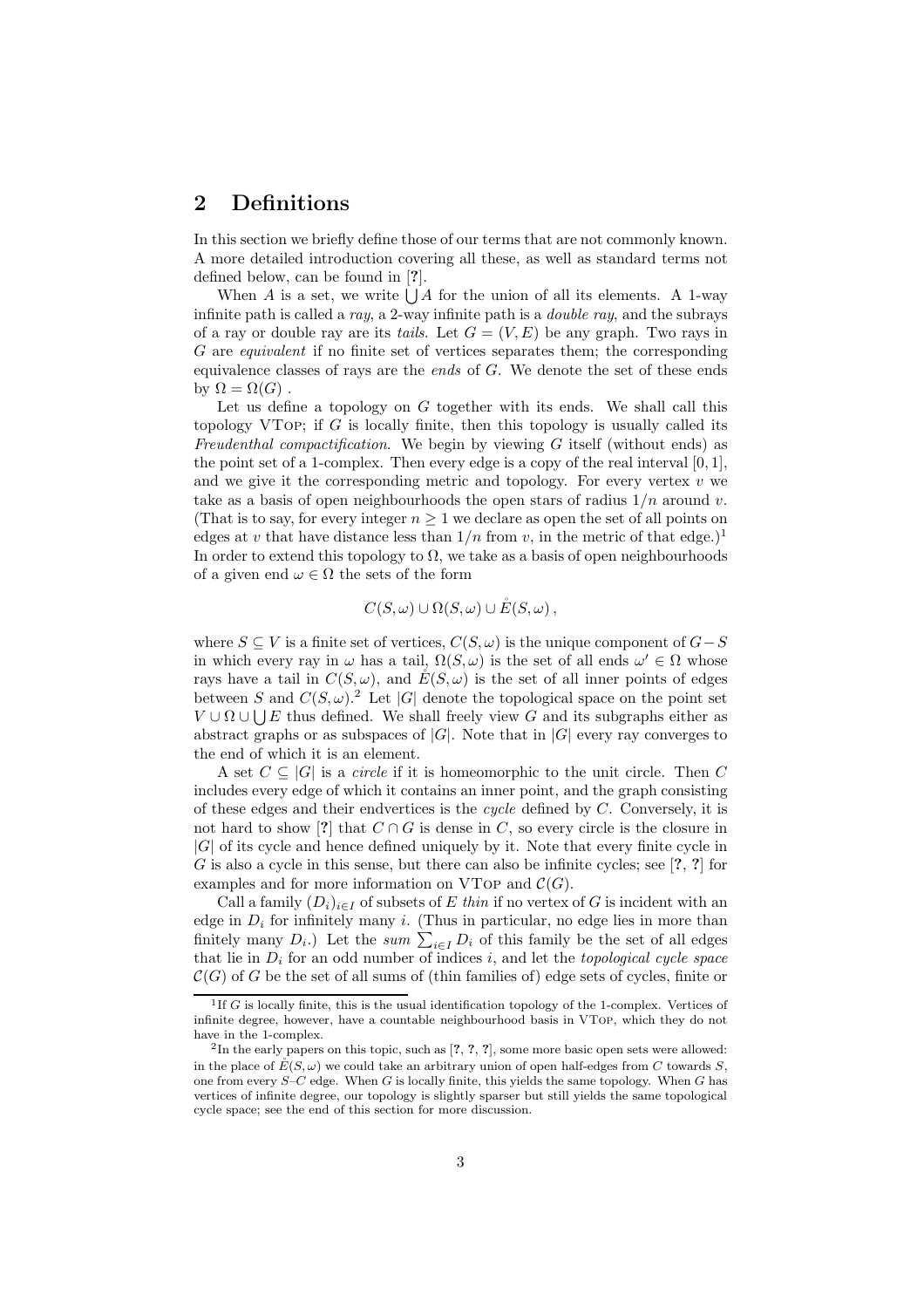infinite. Symmetric difference as addition makes  $\mathcal{C}(G)$  into an  $\mathbb{F}_2$  vector space, which coincides with the usual cycle space of  $G$  when  $G$  is finite. We remark that  $C(G)$  is closed also under taking infinite thin sums [?, ?], which is not obvious from the definitions.

As with finite graphs, elements of  $\mathcal{C}(G)$  can be decomposed into cycles:

**Theorem 2.1.** [?] Every element of the topological cycle space of a graph is the edge-disjoint union of cycles.

For the conscientious reader we remark that, although the topology for  $|G|$ considered in [?, ?, ?] is slightly larger than ours (see the earlier footnote), the above theorem, as well as Lemma 3.1 below, is nevertheless applicable in our context. This is because the cycles in  $|G|$  coincide for these topologies: as one readily checks, the identity on  $|G|$  between the two spaces is bicontinuous when restricted to a circle in either space.

## 3 Cycle-cocycle partitions

The purpose of this section is to prove Theorem 1.4. This proof will also serve as a model for other proofs later in the paper, which will refer to this proof and skip the corresponding details.

Our proof of Theorem 1.4 will be a compactness proof, but we shall need a non-trivial lemma from [?] to make this possible. Recall that while Theorem 1.2 has a straightforward compactness proof, the naïve extension of Theorem 1.1 to locally finite graphs does not (and is in fact false). The reason is, roughly speaking, that having all degrees even is a 'local' property of finite subsets  $S \subseteq V(G)$  (one that S will satisfy in every large enough induced subgraph or in none), while inducing part of an element of the (combinatorial) cycle space based on finite cycles is not: the sequence of finite cycles  $C_n = P_n + e_n$ , for example, where the  $P_n = v_{-n}v_{-(n-1)}\dots v_{n-1}v_n$  are nested paths and  $e_n$  is the edge  $v_{-n}v_n$ , 'tends' for  $n \to \infty$  to the double ray  $D = \ldots v_{-1}v_0v_1\ldots$  whose edge set does not lie in the combinatorial cycle space of  $\bigcup_{n\in\mathbb{N}} C_n$ . However, D is an infinite cycle in  $\bigcup_{n\in\mathbb{N}} C_n$ , and more generally it turns out that all such 'limits' of finite cycles in a graph G are elements of  $\mathcal{C}(G)$  (though not necessarily single infinite cycles).

The following result from [?] makes that precise by providing a characterization of the elements of  $\mathcal{C}(G)$  among all the subsets of  $E(G)$  that is 'local' in the above sense.

**Lemma 3.1.** [?] Let G be a locally finite graph. Then the following statements are equivalent for every  $Z \subseteq E(G)$ :

- (i)  $Z \in \mathcal{C}(G)$ ; and
- (ii)  $|F \cap Z|$  is even for every finite cut F of G.

We shall cast our compactness proof in terms of König's infinity lemma (see [?]), which we restate:

**Lemma 3.2.** Let  $W_1, W_2, \ldots$  be an infinite sequence of disjoint non-empty finite sets, and let H be a graph on their union. For every  $n \geq 2$  assume that every vertex in  $W_n$  has a neighbour in  $W_{n-1}$ . Then H contains a ray  $v_1v_2 \ldots$  with  $v_n \in W_n$  for all n.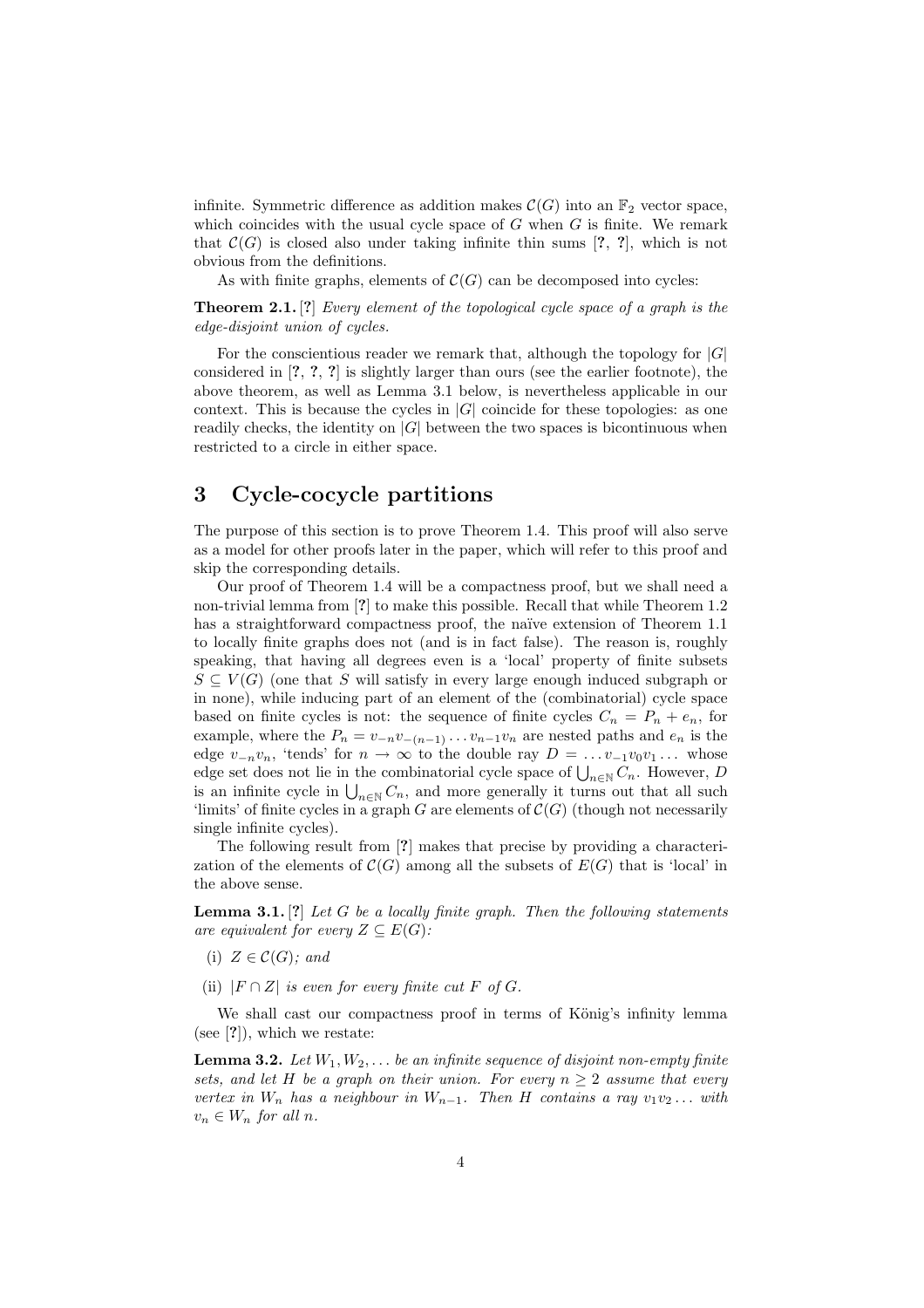*Proof of Theorem 1.4.* By treating the components of  $G$  separately, we may assume that  $G$  is connected. Hence, being locally finite,  $G$  is countable. Let  $v_1, v_2, \ldots$  be an enumeration of  $V(G)$ . For  $n \in \mathbb{N}$  set  $S_n := \{v_1, \ldots, v_n\}$ , and define  $W_n$  as the set of all quadruples  $(V_1, V_2, \mathcal{E}_1, \mathcal{E}_2)$  such that

- (i)  $(V_1, V_2)$  is a partition of  $S_n$  into two (possibly empty) sets; and
- (ii) for  $i = 1, 2, \mathcal{E}_i$  is a partition of  $E(G[V_i])$  such that for each  $E \in \mathcal{E}_i$  there is a finite cycle  $C \subseteq G - V_{3-i}$  with  $E(C \cap G[V_i]) = E$ .

Each set  $W_n$  is clearly finite. It is non-empty by Theorem 1.1 applied to  $G[S_n]$ ; recall that every element of the cycle space of a finite graph is a disjoint union of edge sets of cycles, which we can take as the partition sets for  $\mathcal{E}_1$  and  $\mathcal{E}_2$ .

Let us define a graph H on  $\bigcup_{n=1}^{\infty} W_n$ . For  $n \geq 2$ , let  $(V_1, V_2, \mathcal{E}_1, \mathcal{E}_2) \in W_n$ be adjacent to  $(V'_1, V'_2, \mathcal{E}'_1, \mathcal{E}'_2) \in \mathcal{W}_{n-1}$  if and only if, for both  $i = 1, 2$ ,

- (iii)  $V'_i \subseteq V_i$ ;
- (iv) for each  $E' \in \mathcal{E}'_i$  there is an  $E \in \mathcal{E}_i$  such that  $E \cap E(G[V'_i]) = E'$ .

Observe that for  $n \geq 2$  every vertex in  $W_n$  has a neighbour in  $W_{n-1}$ .

By the infinity lemma (3.2), there is a ray  $v_1v_2 \ldots$  in H with  $(V_1^n, V_2^n, \mathcal{E}_1^n, \mathcal{E}_2^n) :=$  $v_n \in W_n$  for all n. Clearly,  $V_1 := \bigcup_{n=1}^{\infty} V_1^n$  and  $V_2 := \bigcup_{n=1}^{\infty} V_2^n$  form a partition of  $V(G)$ . By (iv), there is for every non-empty element  $E_i^n$  of a set  $\mathcal{E}_i^n$  a unique ascending chain  $E_i^n \subseteq E_i^{n+1} \subseteq \ldots$  with  $E_i^m \in \mathcal{E}_i^m$  for all  $m \geq n$ . Let  $\mathcal{E}_i$  be the set consisting of the unions of such ascending chains,  $i = 1, 2$ . By (ii), the sets in  $\mathcal{E}_i$  are disjoint and cover all of  $E(G[V_i])$ . Thus,  $\mathcal{E}_i$  is a partition of  $E(G[V_i])$ .

We shall use Lemma 3.1 to show that all the sets  $E \in \mathcal{E}_1 \cup \mathcal{E}_2$  are elements of  $\mathcal{C}(G)$ ; since disjoint unions are thin sums (as G is locally finite), this will imply that  $\bigcup \mathcal{E}_1$  and  $\bigcup \mathcal{E}_2$  too are elements of  $\mathcal{C}(G)$ . Let  $E \in \mathcal{E}_1 \cup \mathcal{E}_2$  be given, and write  $E_n := E \cap E(G[V_i^n])$  for each n.

Consider a finite cut F of G. Choose n large enough that  $F \subseteq E(G|S_n|)$ . By (ii), there is a finite cycle  $C \subseteq G - V_{3-i}^n$  with  $E(C \cap G[V_i^n]) = E_n$ . Then

$$
F \cap E = F \cap E(G[S_n]) \cap E = F \cap E_n = F \cap E(C \cap G[V_i^n]) = F \cap E(C).
$$

Since C is a cycle, the last intersection is even. Hence  $E \in \mathcal{C}(G)$  by Lemma 3.1, as desired.  $\Box$ 

### 4 Faithful cycle covers

Another problem concerning cycles is the well-known cycle double cover conjecture, which states that every bridgeless finite graph has a cycle double cover. (A cycle double cover of a graph  $G$  is a family of cycles such that each edge of G lies on exactly two of those cycles.) Using the same techniques as in the proof of Theorem 1.4 one can show that if the cycle double cover conjecture is true for finite graphs then it also holds for locally finite graphs, possibly with infinite cycles. However, we have been unable to construct an example where infinite cycles are really needed.

The situation is different for the following related conjecture of Seymour, which extends with infinite cycles but fails with finite cycles only. For a graph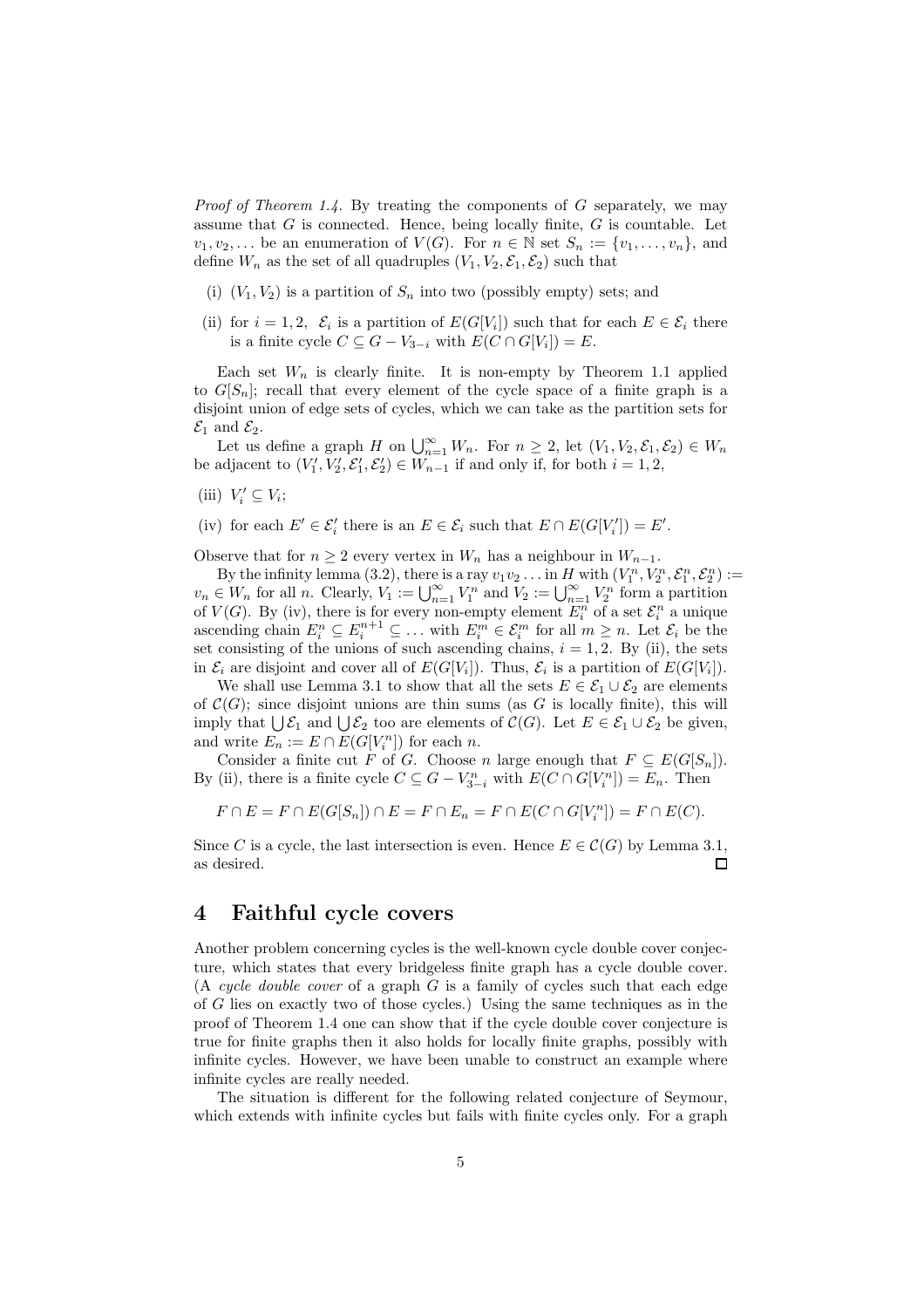G and a map  $p: E(G) \to \mathbb{N}$  ( $\ni$  0) a *faithful cycle cover* of  $(G, p)$  is a family of cycles such that every edge  $e \in G$  lies on exactly  $p(e)$  of those cycles. Such a map p is admissible if  $p(F) = \sum_{f \in F} p(f)$  is even and  $p(e) \leq p(F)/2$  for every finite cut F and every edge  $e \in F$ . We call p even if all its values  $p(e)$  are even numbers. If  $(G, p)$  is to have a faithful cycle cover, then obviously p has to be admissible, and we shall see below that for some  $G$  it has to be even. Since the constant map with value 2 is admissible for bridgeless graphs, the following faithful cycle cover conjecture extends the cycle double cover conjecture:

#### Conjecture 4.1 (Seymour [?]). Let G be a finite graph, and p an even admissible map. Then  $(G, p)$  has a faithful cycle cover.

Unlike the cycle double cover conjecture, we know that Conjecture 4.1 fails for locally finite graphs unless we allow infinite cycles. Here is a simple example. Let G be the double (= two-way infinite) ladder, and let p assign 0 to every rung and 2 to all the other edges. By our current definition of admissibility (which requires  $p(e) \leq p(F)/2$  only for finite cuts F), the function p is admissible. But G contains no finite cycle that avoids all rungs, so  $(G, p)$  has no faithful cover consisting of finite cycles. (It does, however, have a faithful cover consisting of two copies of the infinite cycle spanned by the edges for which  $p = 2$ .)

The above example is no longer a counterexample to the infinite analogue of Conjecture 4.1 if we require of an admissible map p that it satisfies  $p(e) \leq p(F)/2$ also for infinite cuts F (and edges  $e \in F$ ): if e is any edge with  $p(e) = 2$  and R is a maximal ray in the subgraph of  $G - e$  spanned by all its remaining edges with  $p = 2$ , then e and the edges with  $p = 0$  incident with R form an infinite cut F such that  $p(e) = p(F)$ . Thus, p is no longer admissible, and we no longer have a contradiction.

Our next example, however, shows that strengthening the definition of 'admissible' as above is not enough to make Conjecture 4.1 true for locally finite  $graphs$ —if only finite cycles are admitted. Consider the ladder  $G$  shown in Figure 2 and the admissible map  $p: E(G) \to \mathbb{N}$  defined by  $p(e_i) = p(e'_i) = 2i$  and  $p(f_i) = 2$  for all i. (Since  $p(e) > 0$  for all e, we trivially have  $p(e) \leq p(F)/2$ also for infinite cuts  $F$ .) Suppose there is a faithful cycle cover which contains a finite cycle D. Obviously, D contains exactly two rungs  $f_m, f_n$ , with  $m < n$ , say. Let  $C$  be the subfamily of the cover consisting of those cycles which pass through the edge  $e_n$ . Each but at most one (which might go through  $f_n$ ) of the cycles in C must use the edge  $e_{n-1}$ . Thus, at least  $|\mathcal{C}| - 1 = 2n - 1$  cycles of the cover meet the edge  $e_{n-1}$ , contradicting  $p(e_{n-1}) = 2n - 2$ . Therefore, the only faithful cycle cover that  $(G, p)$  can have (and which is easily seen to exist) must be one consisting of infinite cycles.



Figure 2: The unique faithful cycle cover consists of infinite cycles only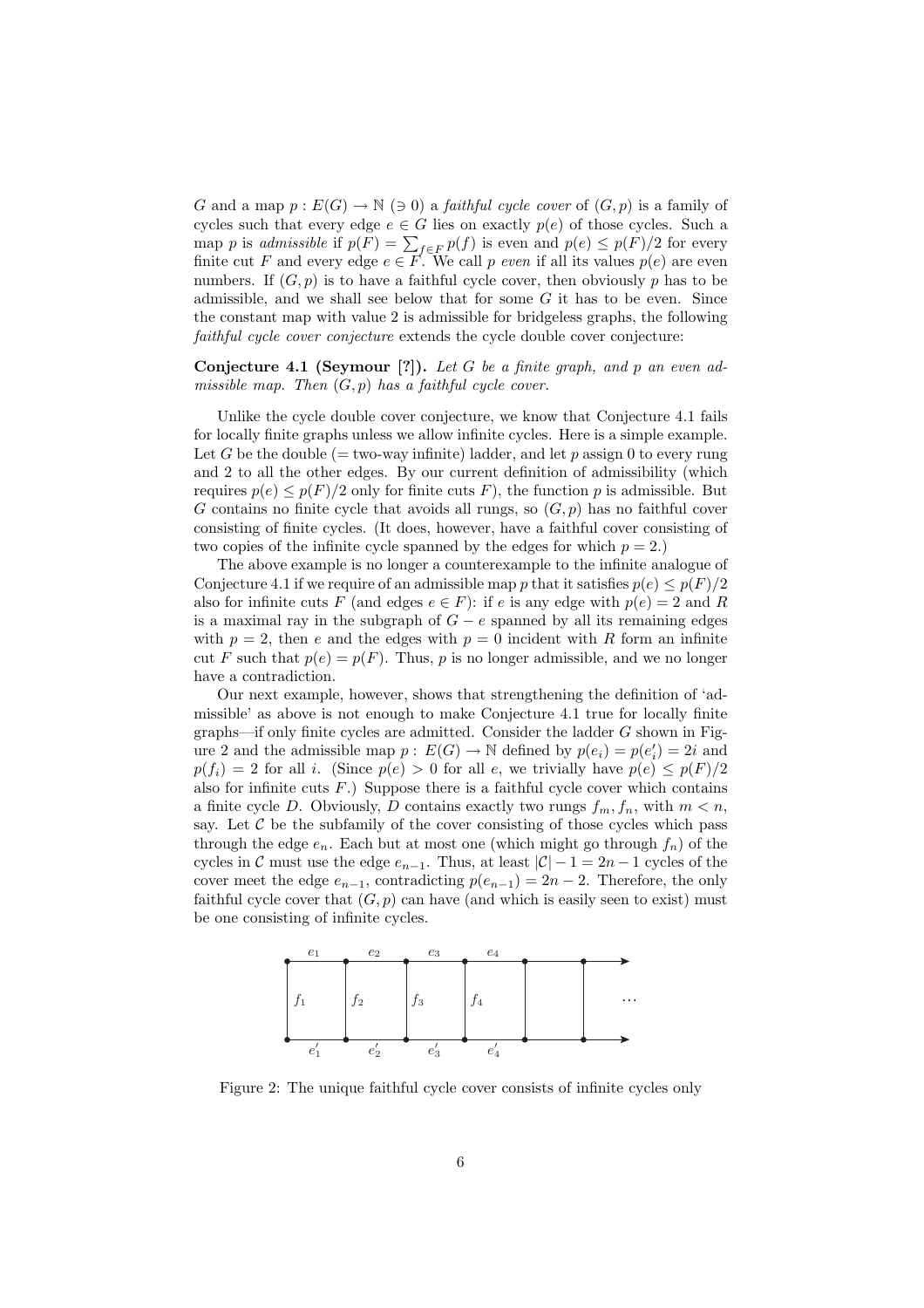As soon as we allow infinite cycles, however, Conjecture 4.1 does extend to locally finite graphs:

**Theorem 4.2.** Let G be a locally finite graph and  $p: E(G) \to \mathbb{N}$  an even admissible map. If Conjecture 4.1 is true then  $(G, p)$  has a faithful cycle cover.

Proof. We sketch how the proof of Theorem 1.4 has to be amended for Theorem 4.2. As before, we may assume that G is connected. Let  $v_1, v_2, \ldots$  be an enumeration of its vertices, and set  $G_n := G[\{v_1, \ldots, v_n\}]$ . We define  $W_n$  as the set of all families  $\mathcal E$  of edge sets  $E \subseteq E(G_n)$  such that

- (i) every edge  $e \in G_n$  lies in exactly  $p(e)$  members of  $\mathcal{E}$ ; and
- (ii) for every  $E \in \mathcal{E}$  there is a finite cycle  $C \subseteq G$  with  $E(C \cap G_n) = E$ .

The sets  $W_n$  are nonempty. Indeed, consider the multigraph obtained by contracting the components of  $G - G_n$  to one vertex each, keeping parallel edges but deleting loops. Subdividing the parallel edges we obtain a simple finite graph  $G'_n$ . The map p induces an even and admissible map on  $G'_n$ , for which there is a faithful cycle cover by assumption. It is easy to see that the corresponding edges in  $G$  satisfy (i) and (ii).

The rest of the proof is analogous to that of Theorem 1.4: applying the infinity lemma to an auxiliary graph  $H$ , we obtain a family of elements of  $\mathcal{C}(G)$  such that every edge e lies on exactly  $p(e)$  members of this family. By Theorem 2.1, we can modify this into a faithful cover consisting of single cycles. Therefore, if the faithful cycle cover conjecture holds for finite graphs, it is also true for locally finite graphs.  $\Box$ 

Conjecture 4.1 requires  $p$  to be even, and indeed if  $p$  is allowed to assume odd values the conjecture becomes false: take the Petersen graph, and give p the value 2 on a perfect matching and 1 on all other edges.

Take any subgraph of an infinite graph  $G$ , and contract some—possibly infinitely many—of its edges; the resulting graph will be called a minor of G. Then the following result, whose finite version is a theorem of Alspach, Goddyn and Zhang [?], can be proved like Theorem 4.2.

**Theorem 4.3.** Let  $G$  be a locally finite graph not containing the Petersen graph as a minor, and let  $p : E(G) \to \mathbb{N}$  be any admissible map (even or not). Then  $(G, p)$  has a faithful cycle cover.

### 5 Graphs with infinite degrees

Theorem 1.4 does not extend to arbitrary graphs with vertices of infinite degree. For example, consider the graph G obtained by joining a vertex  $v_0$  to every vertex of a ray  $R := v_1v_2v_3 \ldots$  Suppose there is a partition as in Theorem 1.4, and assume that  $v_0 \in V_1$ . By the definition of thin sums, no element of  $\mathcal{C}(G)$ can have infinitely many edges incident with  $v_0$ . So there is a maximal  $n \geq 0$ with  $v_n \in V_1$ . But then  $v_{n+1}$  has degree 1 in  $G[V_2]$ , a contradiction.

The problem here is that no element of the topological cycle space is allowed to have a vertex of infinite degree. Indeed if we weaken our concept of infinite sums, forbidding only those where some *edge* lies in infinitely many of the summands (i.e. making no restrictions on vertices), our counterexample ceases to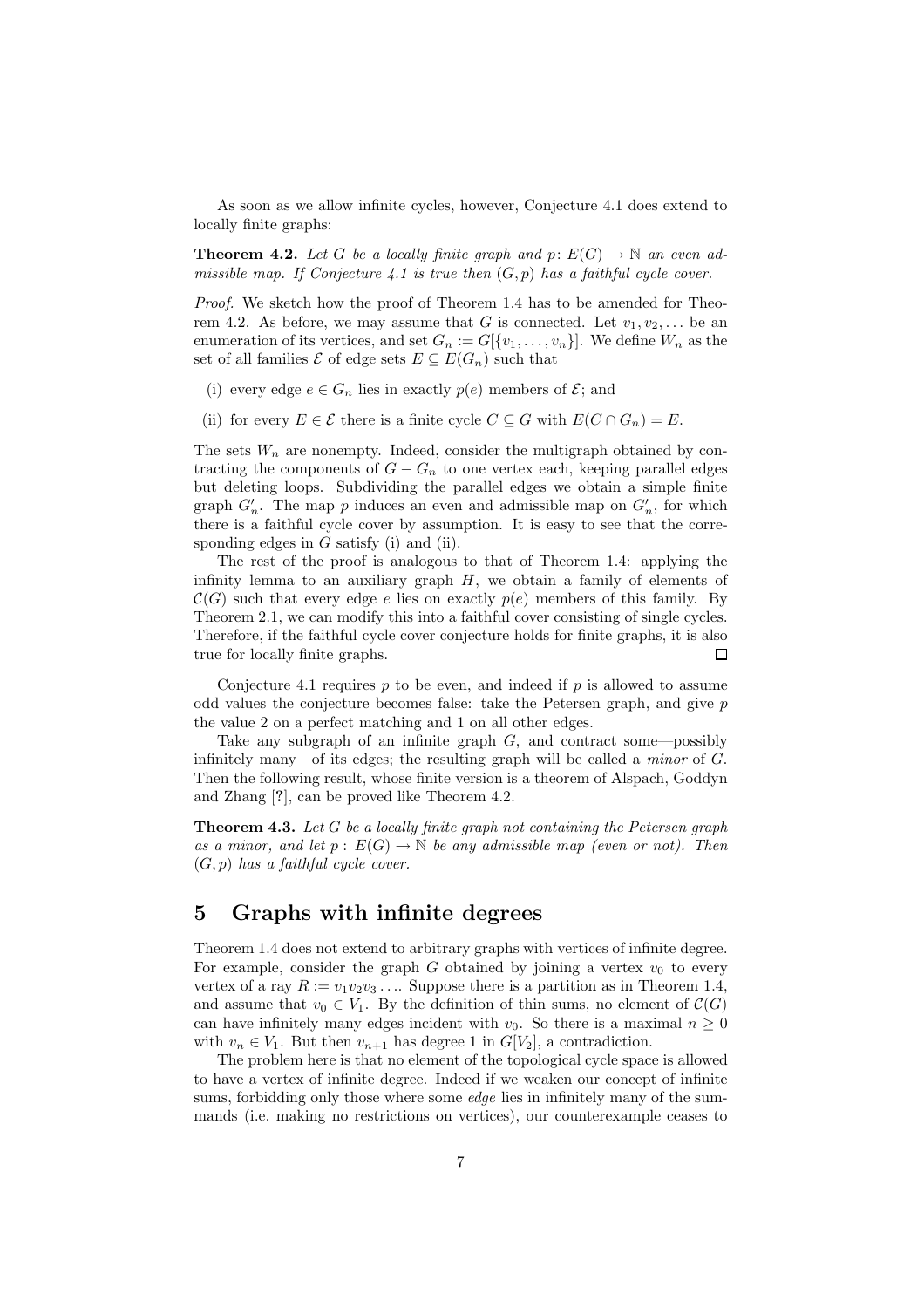be one: for  $V_1 := \{v_3, v_6, v_9, \ldots\}$ , the set  $V_2 := V \setminus V_1$  induces an element of the cycle space. Of course, there was a good reason for forbidding these sums: summing up the triangles  $v_0v_1v_2v_0$ ,  $v_0v_2v_3v_0$ ,  $v_0v_3v_4v_0$ , ... yields the ray  $v_0v_1R$ , which should then also be a member of the cycle space. But this is not unreasonable: as  $v_0$  cannot be separated finitely from the ray R, this ray may be seen as converging to  $v_0$ . Indeed, although R does not converge to  $v_0$ , it nearly does: VTOP cannot separate its end from  $v_0$  by two disjoint open sets. If we adjust our topology so that R does converge against  $v_0$ , by identifying  $v_0$  with the end containing R, the ray  $v_0v_1R$  becomes a cycle as desired.

Let us make that precise. We say that a vertex v dominates an end  $\omega$  in G if there is ray  $R \in \omega$  and an infinite set of v–R paths that meet pairwise only in v. Assuming that

$$
every\ end\ of\ G\ is\ dominated\ by\ at\ most\ one\ vertex,
$$
\n
$$
(1)
$$

we now identify each vertex with all the ends it dominates, to obtain space  $\tilde{G}$ whose (quotient) topology we denote by ITop. Note that, by  $(1)$ , the vertices of  $G$  remain distinct in this identification. The identification space  $G$  is Hausdorff (unlike  $|G|$ , when G has a dominated end), and compact  $[?]$  if G is 2-connected and satisfies condition (2) below. See [?, ?] for more on ITop. 3

To obtain a cycle space which retains the natural properties of the topological cycle space of a locally finite graph, we have to impose another restriction on our graph G. Indeed, consider two vertices x and y that are linked by infinitely many independent paths. Then we can generate each of these paths  $P$  as a sum of cycles, so P should be in our cycle space. To avoid this, we require the following:

#### No two vertices of G are joined by infinitely many independent paths.  $(2)$

Note that (2) implies (1). As before, we define as *cycles* those subgraphs of  $G$ whose closure in  $\tilde{G}$  is homeomorphic to the unit circle, and the topological cycle space  $\mathcal{C}(G)$  of G is defined as the span of all sums of cycles such that no edge appears in infinitely many of the summands. For the rest of this section, we assume that the graphs  $G$  we consider satisfy  $(2)$ , and that all cycles are defined with respect to  $\tilde{G}$ .

Our main result now extends to graphs with infinite degrees, as follows:

**Theorem 5.1.** Let  $G$  be a graph satisfying  $(2)$ . Then there is a partition of  $V(G)$  into two (possibly empty) sets  $V_1, V_2$  such that  $E(G[V_i]) \in \mathcal{C}(\tilde{G})$  for both  $i = 1, 2.$ 

For the proof of Theorem 5.1 we may assume  $G$  to be 2-connected, because the topological cycle space of a graph is the direct product of the topological cycle spaces of its blocks. (Recall that vertices are now allowed to lie in infinitely many summands as long as no edge does.) Then  $G$  is countable [?]. We now proceed exactly as in the proof of Theorem 1.4, except that instead of Lemma 3.1 we use the following analogous result:

 $3$ Here, we obtain Itop from VTop, which is slightly sparser than the topology Top from which ITop is derived in [?]. However, in a similar way as detailed at the end of Section 2, we see that both topologies yield the same cycle space. In particular, Lemma 5.2 is still applicable.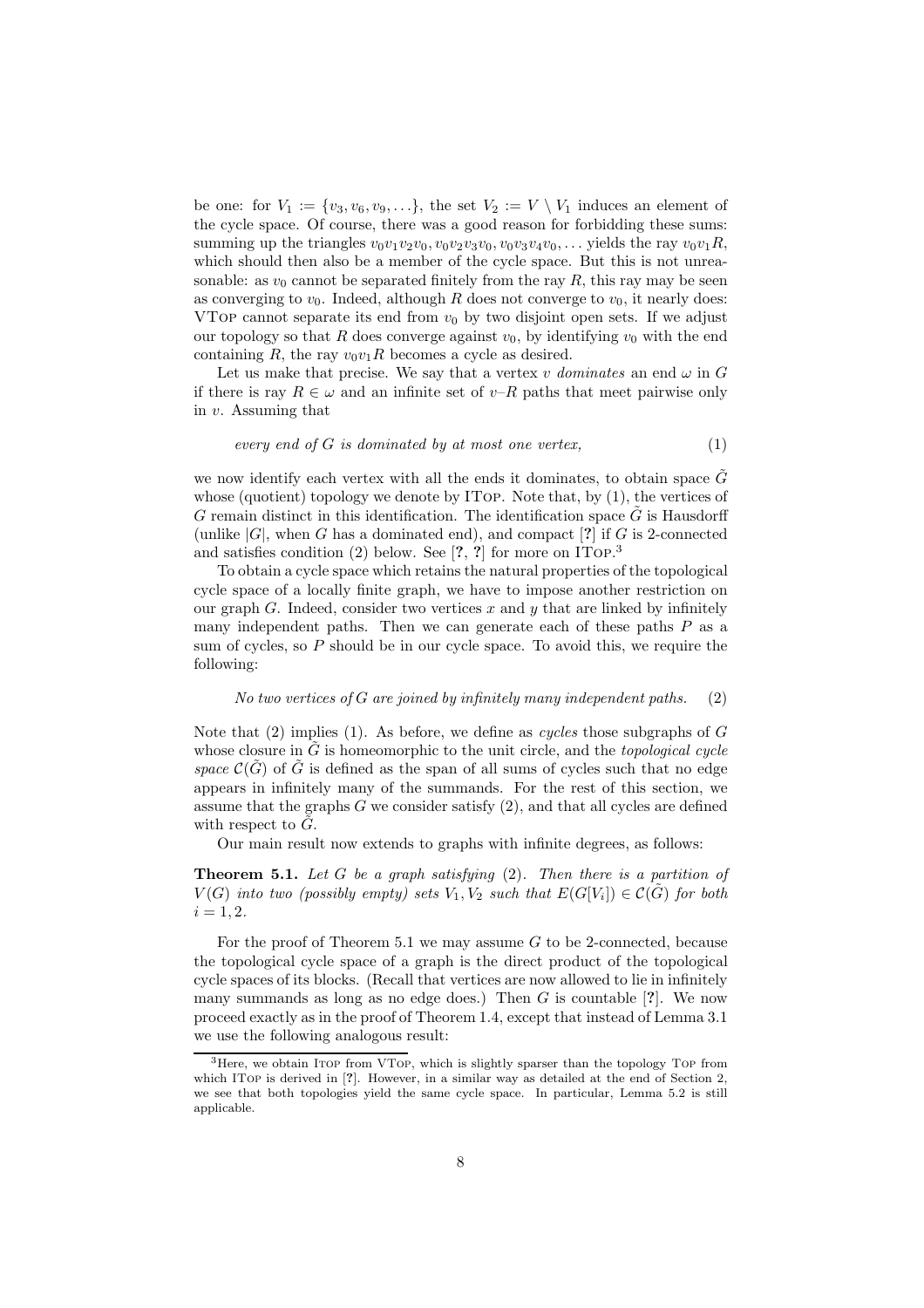**Lemma 5.2.** [?] Let G be a graph satisfying (2). Then  $\mathcal{C}(\tilde{G})$  consists of precisely those sets of edges that meet every finite cut in an even number of edges.

Our results of Section 4 can also be extended to graphs with infinite degrees, but we require the following strengthening of (2):

No two vertices of G are joined by infinitely many edge-disjoint paths.  $(3)$ 

This is indeed stronger than (2), see [?].

We need another lemma.

**Lemma 5.3.** Let G be a 2-connected multigraph satisfying  $(3)$ , and let U be a finite set of vertices in G. Then we can contract edges of G, deleting loops but keeping any multiple edges that arise, so that no two vertices from U are identified, the multigraph H obtained has only finitely many edges and vertices, and every cut of  $H$  is also a cut of  $G$ .

*Proof.* First, note that the set K of components of  $G-U$  is finite. Indeed, as G is 2-connected, every component C of  $G-U$  has distinct neighbours u, v in U. If K is infinite, then infinitely many  $C \in \mathcal{K}$  are joined to the same two vertices  $u, v$ (because  $U$  is finite), so these are linked by infinitely many independent paths. This contradicts (3).

Next, consider a component  $C \in \mathcal{K}$ . For every two vertices  $u, v \in U$  that both send infinitely many edges to C there is a finite cut  $F_{u,v} \subseteq E(C)$  separating  $N(u) \cap V(C)$  from  $N(v) \cap V(C)$  in C, because of (3). Let  $F_C$  be the union of all such cuts  $F_{u,v}$ . Note that  $F_C$  is finite, as there are only finitely many pairs u, v. Then the set  $\mathcal{K}_C$  of components of  $C-F_C$  is also finite, and so is  $\mathcal{K}':=\overline{\bigcup_{C\in\mathcal{K}}\mathcal{K}_C}.$ Each  $D \in \mathcal{K}'$  sends only finitely many edges to  $G - U - D$ , and at most one vertex in  $U$  sends infinitely many edges to  $D$ . If such a vertex exists, we denote it by  $u_D$ .

In G, contract every  $D \in \mathcal{K}'$  to a vertex  $v_D$ , keeping parallel edges but deleting loops. If two vertices of the resulting multigraph are joined by infinitely many edges, then these are  $u_D$  and  $v_D$  for some  $D \in \mathcal{K}'$ . In a second step, we now contract all these edges  $u_Dv_D$ , again keeping parallel edges. We obtain a finite multigraph  $H$  in which no two vertices from  $U$  are identified. (Note in particular that the edge set of  $H$  is finite, despite the parallel edges that arose in the contraction.) Since we did not delete any edges except loops, every cut of  $H$  is also a cut of  $G$ .  $\Box$ 

**Theorem 5.4.** Let G be a graph satisfying (3), and let  $p: E(G) \to \mathbb{N}$  be an even admissible map. If Conjecture 4.1 is true then  $(G, p)$  has a faithful cycle cover.

*Proof.* Consider a block B of G. Every cut of B is a cut of G, so the restriction of p to B is an even admissible map on B. As  $\mathcal{C}(G)$  is the direct product of the topological cycle spaces of the blocks of  $G$ , we may therefore assume  $G$  to be 2-connected. (Note that  $p$  assigns zero to bridges, so we need not cover these.) Then  $G$  is countable [?].

Consider an enumeration  $v_1, v_2, \ldots$  of  $V(G)$ , and set  $G_n := G[\{v_1, \ldots, v_n\}].$ Define  $W_n$  as the set of all families  $\mathcal E$  of sets  $E \subseteq E(G_n)$  such that

(i) every edge  $e \in E(G_n)$  lies in exactly  $p(e)$  members of  $\mathcal{E}$ ; and